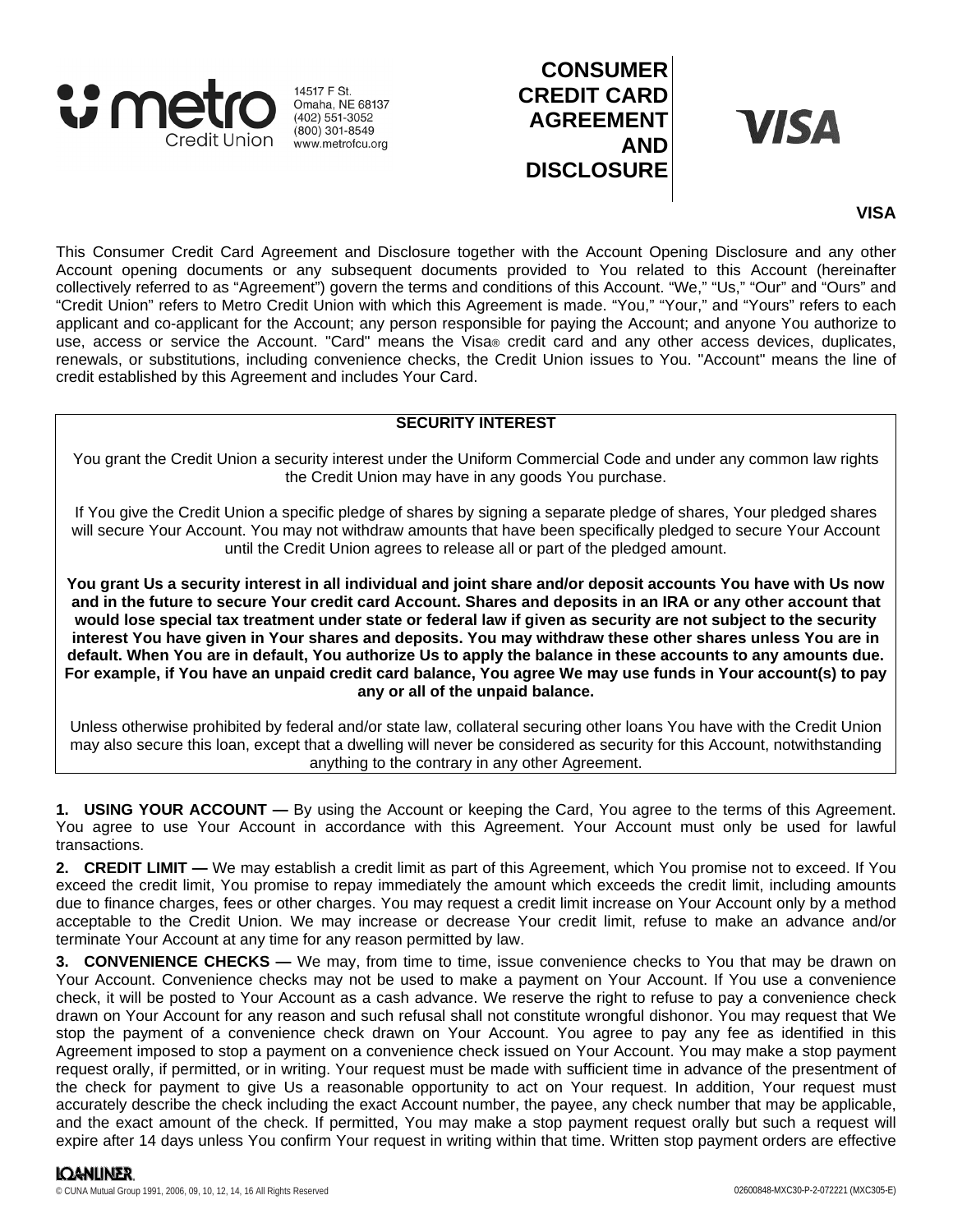only for six months and may be renewed for additional six month periods by requesting in writing that the stop payment order be renewed. We are not required to notify You when a stop payment order expires.

If We re-credit Your Account after paying a check over a valid and timely stop payment order, You agree to sign a statement describing the dispute with the payee, to assign to Us all of Your rights against the payee or other holders of the check and to assist Us in any legal action.

You agree to indemnify and hold Us harmless from all costs and expenses, including attorney's fees, damages, or claims, related to Our honoring Your stop payment request or in failing to stop payment of an item as a result of incorrect information provided to Us or the giving of inadequate time to act upon a stop payment request. Note: A convenience check is not a check as that term is defined under the Uniform Commercial Code. It is an advance from Your credit card Account with Us and Your stop payment rights are provided under this Agreement with Us.

**4. REPAYMENT —** You promise to repay all amounts You owe under this Agreement. Your promise to repay includes all transactions made to Your Account by You or anyone You authorize to use Your Account as well as all interest charges and fees.

For each billing period, You must pay at least the Minimum Payment Due by the Payment Due Date.

The Minimum Payment Due is 2.00% of Your total New Balance, or \$25.00, whichever is greater, plus any amount past due and any amount by which You have exceeded Your applicable credit limit. If Your total New Balance is less than \$25.00, then Your Minimum Payment Due is the amount of the total New Balance.

You may pay more frequently, pay more than the Minimum Payment Due or pay the total New Balance in full.

If You make extra or larger payments, You are still required to make at least the Minimum Payment Due each month Your Account has a balance (other than a credit balance). The Credit Union may delay replenishing Your credit limit until the date the payment is posted or the Credit Union confirms the payment has cleared.

Your payment of the required Minimum Payment Due may be applied to what You owe the Credit Union in any manner the Credit Union chooses, as permitted by applicable law. If You make a payment in excess of the required Minimum Payment Due, the Credit Union will allocate the excess amount first to the balance with the highest annual percentage rate ("APR") and any remaining portion to the other balances in descending order based on applicable APR, unless otherwise prescribed by applicable law. We may accept checks marked "payment in full" or with words of similar effect without losing any of Our rights to collect the full balance of Your Account with Us.

**5. INTEREST AND FINANCE CHARGES —** We will begin charging You interest on purchases on the date the transaction is posted to Your Account. We will begin charging You interest on cash advances and balance transfers on the date of the transaction or the first day of the billing cycle in which the transaction is posted to Your Account, whichever is later (transaction date). However, We will not charge You any interest on new purchases if Your Account had a zero or credit balance at the beginning of that billing cycle, or You paid the entire new balance on the previous cycle's billing statement by the Payment Due Date of that statement. To avoid an additional finance charge on the balance of purchases, You must pay the entire new balance on the billing statement by the Payment Due Date of that statement.

## **How We Calculate Your Balance:**

Interest charges on Your Account are calculated separately for purchases, balance transfers and cash advances ("Transaction Type"). We figure the interest charge for each Transaction Type by applying the periodic rate to each corresponding "average daily balance." To get the "average daily balance" for a Transaction Type We take the beginning balance for that Transaction Type each day, add any new transactions of that type, and subtract any unpaid interest or other finance charges and any applicable payments or credits. This gives Us the daily balance for each Transaction Type. Then, for each Transaction Type, We add up all the daily balances for the billing cycle and divide each total by the number of days in the billing cycle. This gives Us the "average daily balance" for each Transaction Type.

**6. FEES —** In addition to the periodic rate, additional fees may be imposed on Your Account. If applicable to Your Account, the fee amounts and explanations are disclosed on the Account Opening Disclosure accompanying this Agreement.

**7. FOREIGN TRANSACTIONS —** Purchases and cash advances made in foreign currencies will be debited from Your Account in U.S. dollars. The exchange rate between the transaction currency and the billing currency used for processing international transactions is a rate selected by Visa from a range of rates available in wholesale currency markets for the applicable transaction date, which rate may vary from the rate Visa itself receives, or the rate mandated by the government or governing body in effect for the applicable transaction date. The exchange rate used on the transaction date may differ from the rate that would have been used on the processing date or cardholder statement posting date.

A fee (finance charge), calculated in U.S. dollars, will be imposed on all foreign transactions, including purchases, cash advances, and credits to Your Account. A foreign transaction is any transaction that You complete or a merchant completes on Your Card outside of the United States, with the exception of U.S. military bases, U.S. territories, U.S. embassies, or U.S. consulates. Transactions completed by merchants outside of the United States are considered foreign transactions, regardless of whether You are located inside or outside the United States at the time of the transaction. The Foreign Transaction Fee is set forth on the Account Opening Disclosure accompanying this Agreement.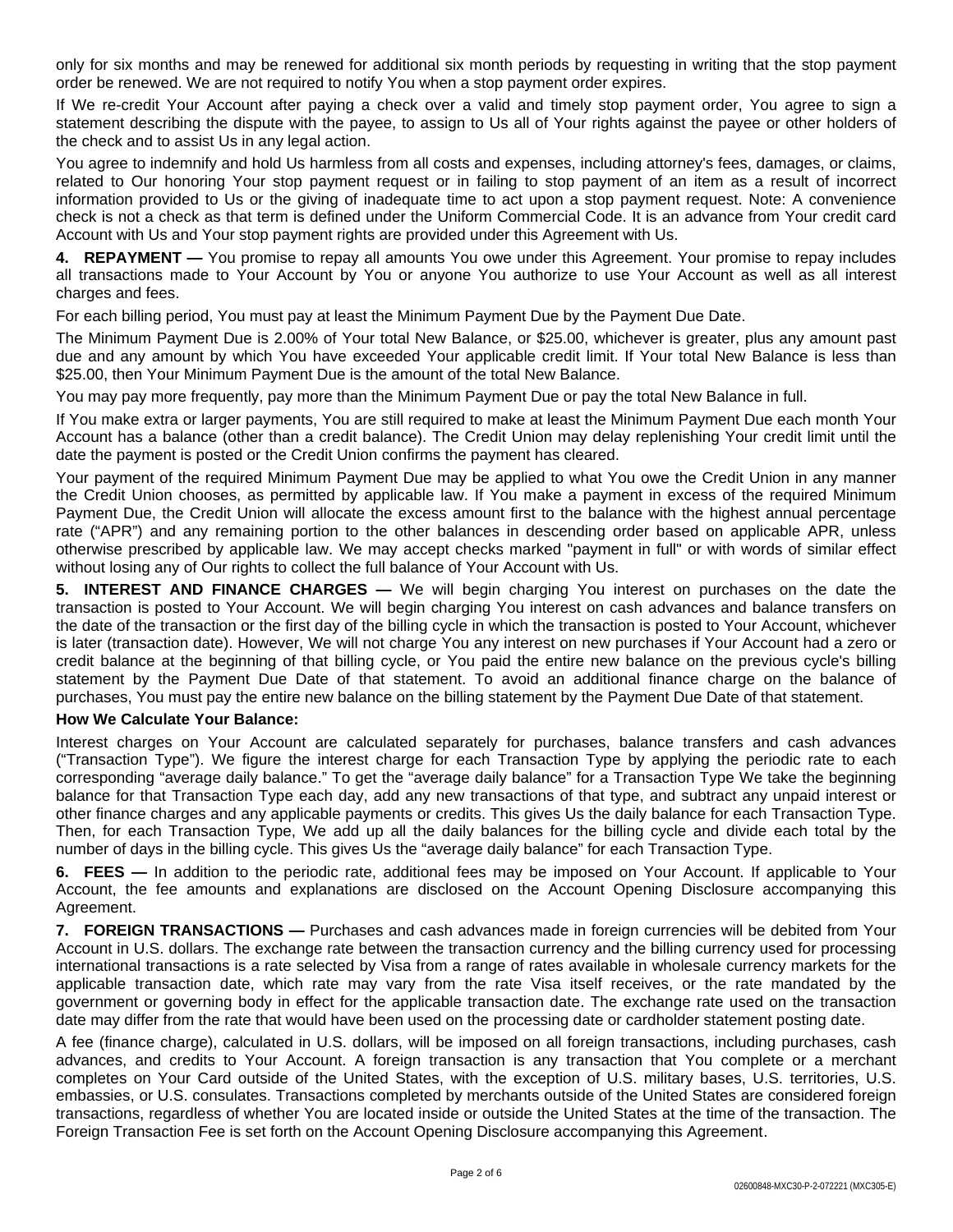**8. AUTHORIZATIONS —** We do not guarantee authorization of a transaction, either by Us or by a third party, even if You have sufficient credit available. You agree that We will not be liable for failing to give an authorization. We also reserve the right to limit the number of transactions that may be approved in one day. We reserve the right to deny certain transactions for any reason and at Our sole discretion, including for default, suspected fraudulent or unlawful activity, internet gambling or any indication of increased risk related to the transaction or the Account. You agree that We have no requirement to notify You of the specific reason We denied a transaction. If We detect unusual or suspicious activity, We may suspend Your credit privileges until We can verify the activity, or We may close the Account.

**9. INFORMATION UPDATING SERVICE AND AUTHORIZATIONS —** If You have authorized a merchant to bill charges to Your Card on a recurring basis, it is Your responsibility to notify the merchant in the event Your Card is replaced, Your Account information (such as Card number or expiration date) changes, or Your Account is closed. However, if Your Card is replaced or Your Account information changes, You authorize Us, without obligation on Our part, to provide the updated Account information to the merchant in order to permit the merchant to bill recurring charges to Your Card. You authorize Us to apply such recurring charges to Your Card until You notify Us that You have revoked authorization for the charges to Your Card.

Your Card is automatically enrolled in an information updating service. Through this service, Your updated Account information (such as Card number or expiration date) may be shared with participating merchants to facilitate continued recurring charges. Updates are not guaranteed before Your next payment to a merchant is due. You are responsible for making direct payment until recurring charges resume. To revoke Your authorization allowing Us to provide updated Account information to a merchant, please contact Us.

**10. PREAUTHORIZED CHARGES —** We may suspend preauthorized recurring charges with merchants if, for example, Your Card is lost or stolen, You default, or We change Your Account for any reason. If preauthorized recurring charges are suspended, You are responsible for making direct payment for such charges until You contact the merchant to reinstate recurring charges.

**11. DEFAULT —** You will be in default under this Agreement if You fail to pay the Minimum Payment Due by its Payment Due Date; pay by a check or similar instrument that is not honored or that We must return because it cannot be processed; pay by automatic debit that is returned unpaid; make any false or misleading statements in any credit application or credit update; file for bankruptcy; or die. You will also be in default if You fail to comply with the terms of this Agreement or any other Agreement You have with Us.

If You default, We may close Your Account and require You to pay any unpaid balance immediately, subject to applicable law. In this Agreement and on Your Credit Card Application, You gave Us a security interest in all individual or joint share and/or deposit accounts with the Credit Union and authorized Us, if You defaulted, to apply the balance in these accounts to any amounts due. You agree We may rely on Your agreement and authorization to, upon Your default, apply any balance to any amounts due on Your Account.

**12. LIABILITY FOR UNAUTHORIZED USE-LOST/STOLEN CARD NOTIFICATION —** If You notice the loss or theft of Your credit card or a possible unauthorized use of Your Card, You should write to Us immediately at 14517 F St., Omaha, NE, 68137 or call Us at (402) 551-3052, Monday through Friday 8:00 a.m. to 5:00 p.m. Central Time.

You will not be liable for any unauthorized use that occurs after You notify Us. You may, however, be liable for unauthorized use that occurs before Your notice to Us. You will have no liability for unauthorized use unless You are found to be fraudulent or negligent in the handling of Your Account or Card. In any case, Your liability for unauthorized transactions will not exceed \$50.

**13. CHANGING OR TERMINATING YOUR ACCOUNT —** As permitted by law, the Credit Union may change the terms of this Agreement and any attached Disclosure from time to time. Notice of any change will be given in accordance with applicable law. To the extent permitted by law, changes to the Agreement may apply to Your existing account balance as well as to future transactions.

**Arizona, California, Idaho, Louisiana, New Mexico, Nevada, Texas, Washington, and Wisconsin Residents -** Either You, Your spouse or the Credit Union may terminate this Agreement at any time, but termination by You, Your spouse or the Credit Union will not affect Your obligation to pay the account balance plus any finance and other charges You or Your spouse owe under this Agreement. Your obligation to pay the account balance plus any finance and other charges You owe under this agreement are subject to all applicable laws and regulations regarding repayment requirements. The Card or Cards You receive remain the property of the Credit Union and You must recover and surrender to the Credit Union all Cards upon request or upon termination of this Agreement whether by You or the Credit Union.

**Residents of all other states -** Either You or the Credit Union may terminate this Agreement at any time, but termination by You or the Credit Union will not affect Your obligation to pay the account balance plus any finance and other charges You owe under this Agreement. Your obligation to pay the account balance plus any finance and other charges You owe under this agreement are subject to all applicable laws and regulations regarding repayment requirements. The Card or Cards You receive remain the property of the Credit Union and You must recover and surrender to the Credit Union all Cards upon request or upon termination of this Agreement whether by You or the Credit Union.

**14. AUTHORIZED USERS —** Upon Your request, We may issue additional Cards for authorized users that You designate. You must notify Us in writing of any termination of an authorized user's right to access Your Account. Your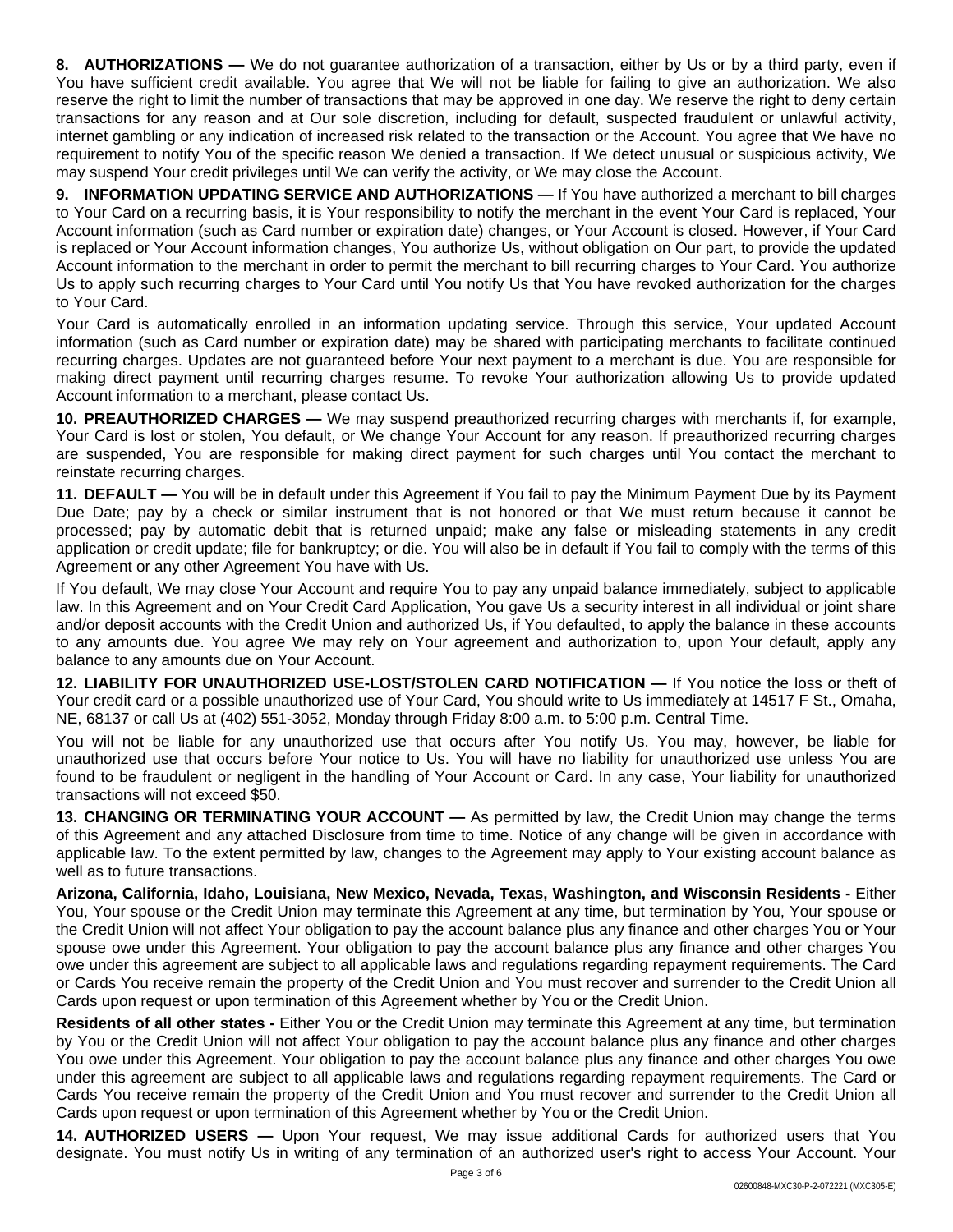notice must include the name of the authorized user and Your Account number and/or any subaccount number issued to the authorized user along with the authorized user's Card and any convenience or other access checks issued to the authorized user. If You cannot return the authorized user's Card or access checks and if You request Your Account to be closed, We will close Your Account and You may apply for a new Account. Alternatively, We may, at Our sole discretion, issue You a new Account number and a new Card.

**15. CREDIT REPORTS —** You authorize the Credit Union to obtain credit reports and any other information We may need to verify Your identity and use of the Account when opening Your Account and for any update, increase, renewal, extension, collection, or review of Your Account. You authorize the Credit Union to disclose information regarding Your Account to credit bureaus and creditors who inquire about Your credit standing.

**16. JOINT ACCOUNTS —** If this is a joint Account, each of You will be individually and jointly responsible for paying all amounts owed under this Agreement. This means that the Credit Union can require any one of You individually to repay the entire amount owed under this Agreement. Each of You authorizes the other(s) to make transactions on the Account individually. Any one of You may terminate the Account and the termination will be effective as to all of You.

**17. EFFECT OF AGREEMENT —** This Agreement is the contract which applies to all transactions on Your Account even though the sales, cash advances, credit or other slips You sign or receive may contain different terms.

**18. SEVERABILITY AND FINAL EXPRESSION —** This Agreement is the final expression of the terms and conditions of Your Account. This written Agreement may not be contradicted by evidence of any alleged oral Agreement. Should any part of this Agreement be found to be invalid or unenforceable, all other parts of this Agreement shall remain in effect and fully enforceable to the fullest extent possible under this Agreement.

**19. ILLEGAL TRANSACTIONS PROHIBITED —** You agree that You will not use Your Card for any transaction, including any type of electronic gambling transaction through the Internet, that is illegal under applicable federal, state, or local law.

Even if You use Your Card for an illegal transaction, You will be responsible for all amounts and charges incurred in connection with the transaction. This paragraph shall not be interpreted as permitting or authorizing any transaction that is illegal.

**20. APPLICABLE LAW —** The terms and enforcement of this Agreement shall be governed by federal law and the law of Nebraska.

**21. ENFORCING THIS AGREEMENT —** We can delay in enforcing or fail to enforce any of Our rights under this Agreement without losing them.

**22. COLLECTION COSTS —** If We refer collection of Your Account to a lawyer who is not Our salaried employee, You are liable for any reasonable attorney's fees We incur, plus the costs and expenses of any legal action, as further disclosed on this Agreement, or to the extent allowed by law.

**23. ASSIGNMENT —** We may assign any or all of Our rights and obligations under this Agreement to a third party.

**24. CALIFORNIA RESIDENTS —** A married applicant may apply for a separate Account. Applicants: 1) may, after credit approval, use the credit card Account up to its credit limit; 2) may be liable for amounts extended under the plan to any joint applicant. As required by law, You are hereby notified that a negative credit report reflecting on Your credit record may be submitted to a credit reporting agency if You fail to fulfill the terms of Your credit obligations.

25. FLORIDA RESIDENTS — You (borrower) agree that, should We obtain a judgment against You, a portion of Your disposable earnings may be attached or garnished (paid to Us by Your employer), as provided by Florida **and Federal law.**

**26. MARYLAND RESIDENTS —** To the extent, if any, that Maryland law applies to Your Account, We elect to offer Your Card Account pursuant to Title 12, Subtitle 9 of the Maryland Commercial Law Article.

**27. MISSOURI RESIDENTS — Oral Agreements or commitments to loan money, extend credit or to forbear from** enforcing repayment of a debt including promises to extend or renew such debt are not enforceable. To protect **You (borrower(s)) and Us (creditor) from misunderstanding or disappointment, any Agreements We reach covering such matters are contained in this writing, which is the complete and exclusive statement of the Agreement between Us, except as We may later agree in writing to modify it.**

**28. NEW YORK RESIDENTS —** We may obtain a credit report in connection with this Account, including for any review, modification, renewal or collections associated with this Account. Upon Your request, You will be informed whether such report was requested and, if so, the name and address of the consumer reporting agency furnishing the report. New York residents may contact the New York State Department of Financial Services at 800.342.3736 or www.dfs.ny.gov to obtain a comparative listing of credit card rates, fees and grace periods.

**29. OHIO RESIDENTS** — The Ohio laws against discrimination require that all creditors make credit equally available to all creditworthy customers and that credit reporting agencies maintain separate credit histories on each individual upon request. The Ohio Civil Rights Commission administers compliance with this law.

**30. SOUTH DAKOTA RESIDENTS —** If You believe there have been any improprieties in making this loan or in the lender's loan practices, You may contact the South Dakota Division of Banking at 1601 N. Harrison Ave, Suite 1, Pierre, SD 57501, or by phone at 605.773.3421.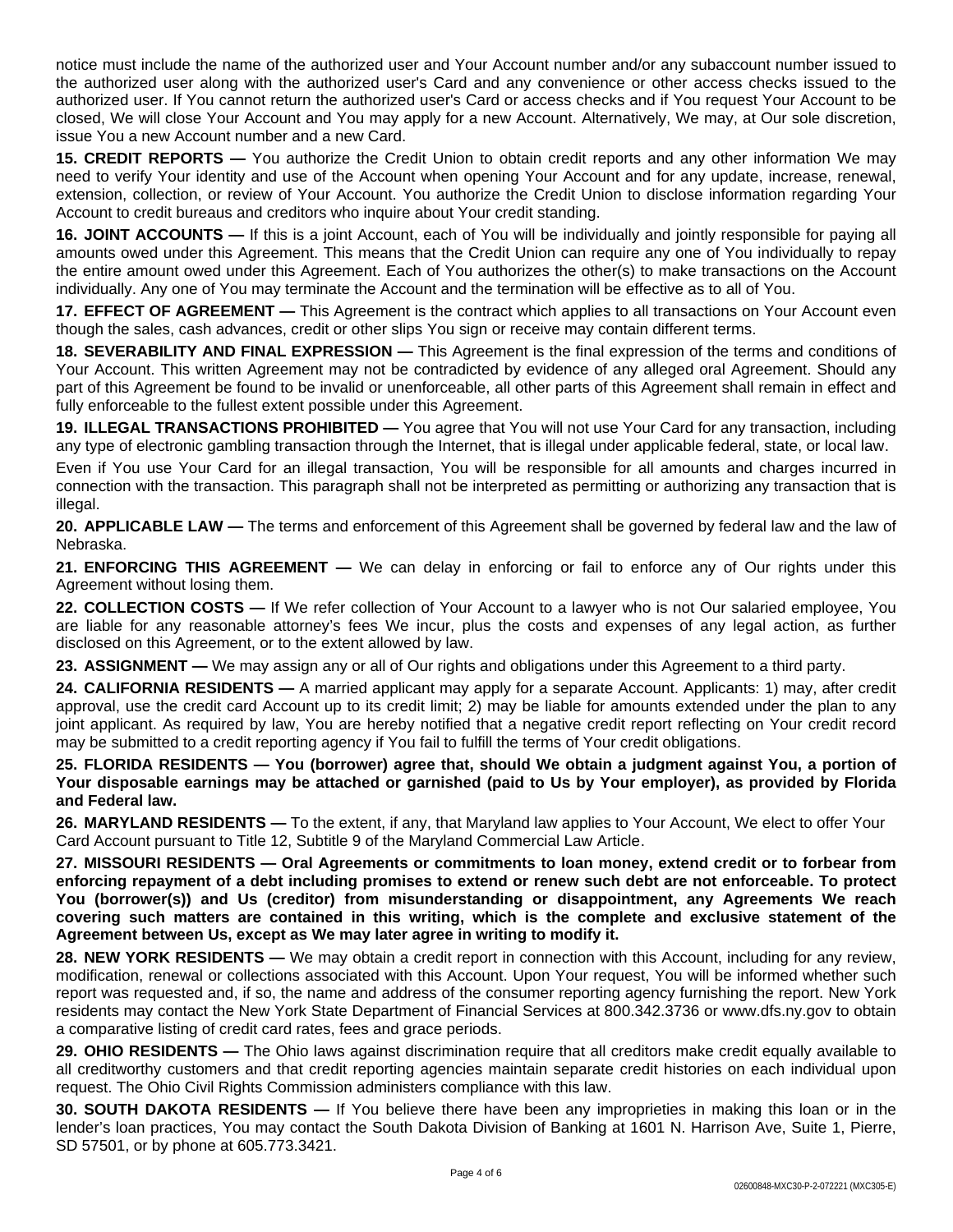**31. WISCONSIN RESIDENTS —** If You are married, please contact Us immediately upon receipt of this Agreement at the address or phone number listed on this Agreement and provide Us with the name and address of Your spouse. We are required to inform Your spouse that We have opened an Account for You.

**32. NOTICE TO UTAH BORROWERS —** This written Agreement is a final expression of the Agreement between You and the Credit Union. This written Agreement may not be contradicted by evidence of any oral Agreement. As required by law, You are hereby notified that a negative credit report reflecting on Your credit record may be submitted to a credit reporting agency if You fail to fulfill the terms of Your credit obligations.

**33. THE FOLLOWING IS REQUIRED BY VERMONT LAW — NOTICE TO CO-SIGNER — YOUR SIGNATURE ON THIS NOTE MEANS THAT YOU ARE EQUALLY LIABLE FOR REPAYMENT OF THIS LOAN. IF THE BORROWER DOES NOT PAY, THE LENDER HAS A LEGAL RIGHT TO COLLECT FROM YOU.**